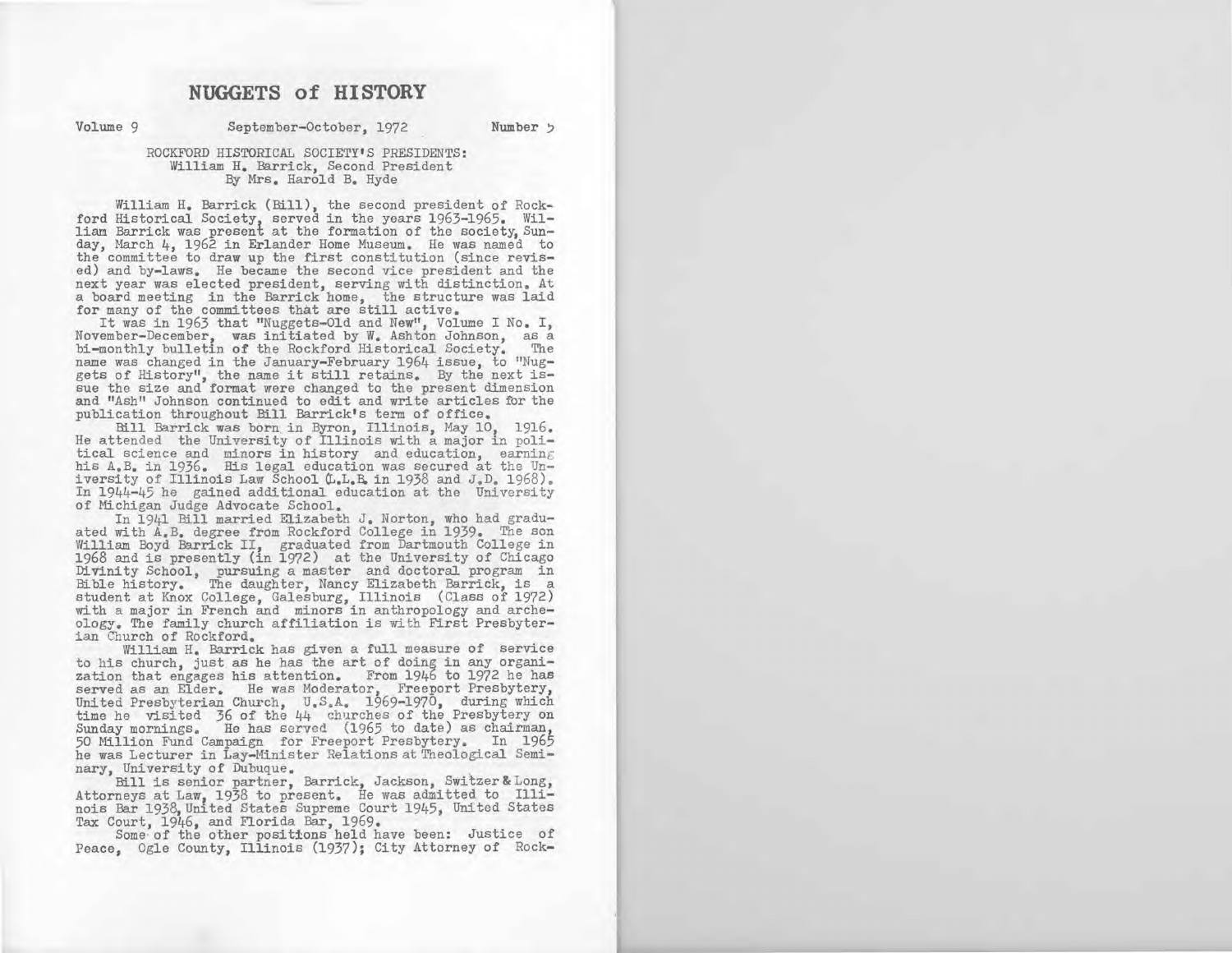

ford (1941); Senior Secretary to Illinois Supreme Court Juetice William J. Fulton (1942-1951); Assistant Executive Office of Judge Advocate General of the Army, Washington D.C. (1945-1 +6) and awarded Legion of Merit; Member of National Panel of Arbitrators, American Arbitration Association (1947- 70); and Director and member of Executive Committee, Stillman Valley National Bank (1955-70). In spite of this list of accomplishments, Bill remains a friendly person with whom it is easy to converse or share a joke.

In social service work, Bill Barrick shows himself a dedicated community leader. To list these activities shows the breadth of his interests and abilities. He has been: Founder and President, Action of Washington Park, Inc. (1967- 68), (this being aself help urban renewal program in depressed area); Co-Chairman with James W. Ethington, of Committee for Survey of Health, Welfare, and Recreation services for Winne-bago County, Illinois (1968-69); Vice-President, Downtown  $\overline{c}$ 

Council, Rockford (1966); Vice-President in Charge of Governmental Affairs, Greater Rockford Area Chamber of Commerce (1968); Member, Executive Committee, Rockford Community Action Association, Inc. (1969-70); Vice-President in Charge of Community Relations, Greater Rockford Area Chamber of Commerce (1969-70); Initial Chairman and member, Human Relations Commission, Rockford (1968-69); Vice-President, Council for Community Services, Inc., Rockford, (1970); Attorney and advisor for American Supermarkets, Inc., Rockford (1968-70), this being a Black-owned Supermarket and Shcpping Center; and Neighborhood Commissioner, Boy Scouts of America (1939-42).

Barrick was not sure whether readers of Nuggets would be interested in all of his professional memberships. The list is long and we decided to omit a few. Here are some of these groups: American Bar Association, Illinois Bar Association, Chicago Bar Association, Winnebago County Bar Association; Bar Association of the 7th Federal Circuit; and Defense Research Institute.

His participation was a long listing of service, too. Some of these: President, Winnebago County Bar Association (1966-67) and received American Bar Association Award of Merit; Member of Executive Committee, Probate and Trust Law Section, Illinois State Bar Association (1966-68); Lecturer in Appellate Practive, Illinois Bar A<sub>S</sub>sociation (1948-51); Lecturer in Probate Law, Institute of Continuing Legal Education, Illinois State Bar Association (1970).

In educational activities we find Attorney Barrick deeply involved. To explore his interests, Bill stated, "While preparing for a legal career, also prepared for teaching career at University of Illinois, my mother having taught in elementary and high schools for more than thirty years, and both of her sisters having taught in elementary schools for more than thirty years." Bill has served as: Member of Board of Counsellors, Rockford College (1960-70); Chairman of Deferred Giving Committee, Rockford College (1965-70); Member of Board of Education, District No. 58, Marsh School, Rockford (1956-60); and served as attorney for various school districts in the Rockford area (1950-70).

Social organization memberships include these: Kiwanis Club, Elks Club (Exalted Ruler 1950); Illinois State Historical Society; Masonic Lodge, Consistory and Shrine; Mid-Day Club; Forest Hills Country Club, Rockford; Naples Yacht Club, Naples, Florida.

Bill has also had some successes in publications: Editor, "Synopsis of Illinois Laws"; Rand-McNally Bankers Directory (1947-70); Survey of Health, Welfare and Recreation Services for Winnebago County, Illinois (1968).

In all of this varied activity, Bill has found time to travel. He traveled extensively in Europe in 1929, 1961, 1962, travel. He traveled extensively in Europe in 1929, 1961, 1962,<br>1966; and in Middle East, Egypt, Jordan, Holy Land, Israel, Greece in 1967; Japan, Hong Kong and environs in 1969, visiting Presbyterian missionaries in that vicinity and 50 Million Fund projects.

Bill has an interesting supply of good stories. He has found good use for them as a teen-age Sunday School teacher. As a speaker he has delivered several sermons in various Presbyterian churches in Illinois. He often finds a bit of humor

3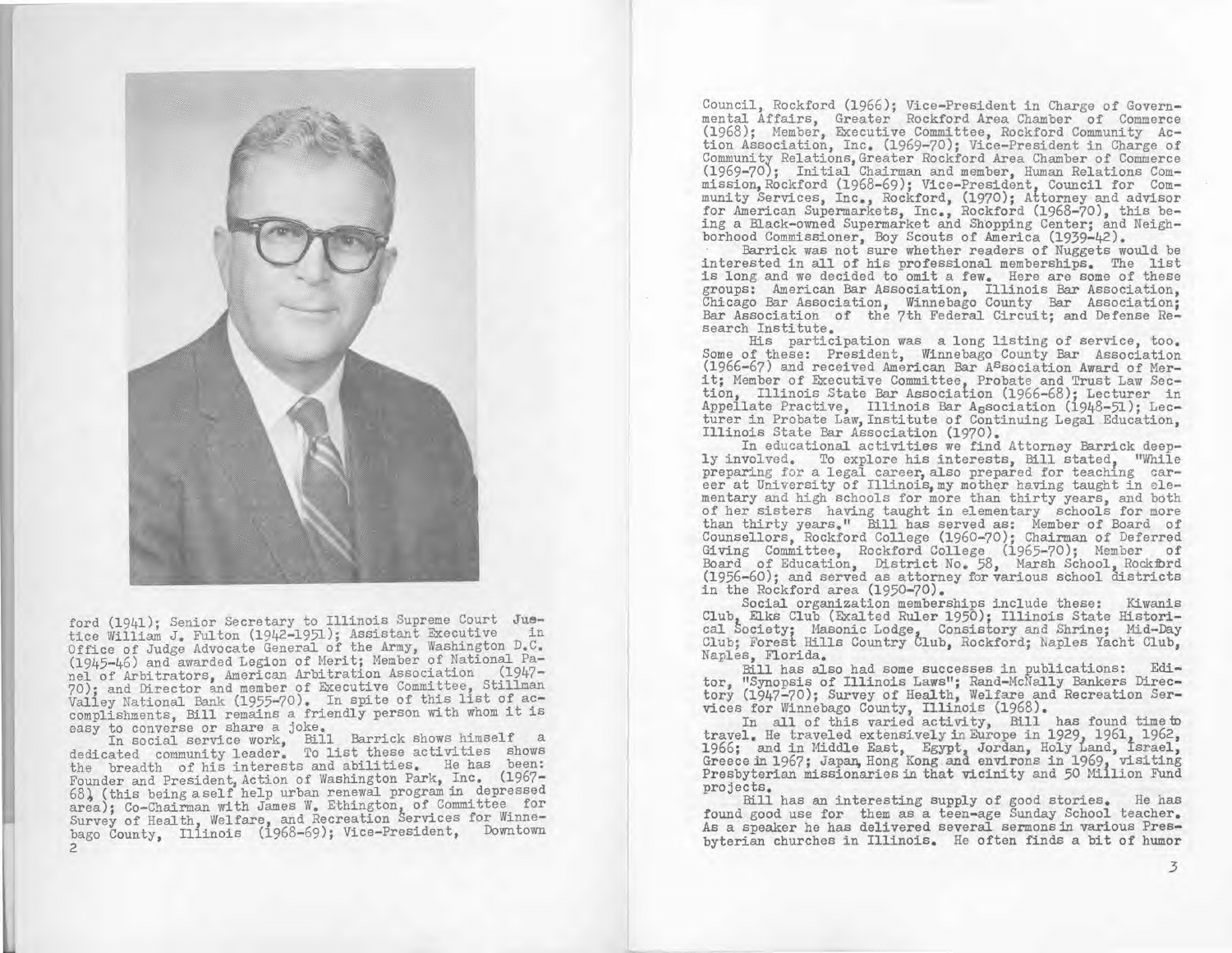helps to get the attention of his listeners.

Rockford Historical Scoeity has been fortunate to have the high quality of leadership provided by its second president, William H. Barrick, Attorney At Law

## A PLEA FOR NATHANAEL GREENE PAPERS

The Rhode Island Historical Society, with the support of the National Historical Publications Commission and the cosponsorship of the Clements Library at the University of Michigan, is engaged in collecting photocopies of all extant<br>papers of the Revolutionary General, Nathanael Greene (1742-1786). The assembling of photocopies of original manuscripts is preliminary to a letterpress edition of selected papers to be published in several volumes during the next five years and an eventual microfilm edition of all manuscript material that will be excluded from the printed volumes.

It would be appreciated if anyone possessing letters to or from Greene or having knowledge of such htters in private hands (or in public repositories whose holdings are not **lis**ted in the National Union Catalog) would notify the Rhode Island Historical Society, Please address communications to: Richard K. Showman, Editor, Nathanael Greene Papers, 52 Power Street, Providence, Rhode Island, 02906.

> PROCLAMATION OF ANNIVERSARY By Dr. John A. Howard President of Rockford College

1972 marks the 125th anniversary of the authorization by the state of Illinois for the establishment of Rockford College.

A group of Congregational and Presbyterian clergy and laymen petitioned the State legislature and received a handwritten charter for the Rockford Female Seminary, stating that it was to provide facilities "sufficiently eytensive to afford instruction in the liberal arts and sciences adapted to the highest order of Female Education".

The funds to establish such an institution in a small community were not easy to come by and some of the trustees mortgaged their homes in order to establish this institution and make higher education available to the young women of the region.

Their devotion to this college has been matched by generations of Rockford area citizens who sustained the fledgling college through its first difficult years, and through its transition to a coeducational college and its transfer to a beautiful new 304-acre campus.

The names of many of the families who built the industry and the churches and nurtured the culture of our city are permanently recorded on the new buildings of the college, which also benefitted from their enlightened public spirit---Emerson, Barnes, Talcott, Lathrop, Colman, Burpee, Clark, Fisher, Olson, Johnson, Caster and Nelson. 4

## OUR ROCKFORD COLLEGE By W. Ashton Johnson

While the charter date of 1847 is considered the founding year of Rockford College, actual classes were not stated until the autumn of 1849, when Miss Anna Sill became principal of her "Female Seminary".

The group of liberal church leaders who first broached plans for better educational halls for the young people of the upper Rock River valley met at Cleveland in 1844. Two months later, in August, a second meeting of Congregational and Presbyterian church leaders took place in Beloit. They were making a survey of sites for a men's college and a women's seminary. The Cleveland resolution that prompted the Beloit meeting read as follows: "The exigencies of Wisconsin and northern Illinois require that these sections should unite in establishing a college and a female seminary of the highest order - one in Wisconsin, near to Illinois, and the other in Illinois, near to Wisconsin".

Three subsequent sessions were held in Beloit, for the delegation from the first had favored the state line city ideal for a college. The fourth convention, at which practically all of the churches of the two denominations were represented, were unanimous in choosing Beloit, and reaffirmed the need of a seminary in or near Rockford. On the board of Beloit college trustees were the names of Rev. Aratus Kent, Rockford, and Hon. Wait Talcott of Rockton. The charter was issued by the Badger territory governor on February 2, 1846. Then began a rivalry between Rockton and Rockford for the site of the seminary. When Rockfordites learned of the Beloit decision of October. 1845, a mass meeting was held on Nov. 3rd in the Methodist Church. When it was explained that Beloit had raised \$3,000, local projectors of the seminary plan did likewise. Rockton had been rejected because it "was too close to the location of a men's school".

It was not until February 3, 1847, that a charter was is-<br>sued by the state of Illinois to Messrs. Aratus Kent. D. Clary, S. Peet, F. Bascom, C. Waterbury, S. D. Stevens, A. L. Chapin, R. M. Pearson, G. W. Wilcox, A. Raymond, C. H. Goodsell, E. H. Potter, L.G. Fisher, Charles Hempstead, Wait Talcott, and Samuel Hinman. These were the same men who formed the first board of trustees of Beloit College.

Due to financial stringency, several of the pledges were uncompleted for more than a year, but a private "seminary" was being launched by **Miss** Anna Sill. Miss Sill came from the East at the request of several other townspeople early in 1849. She expected to develop her school into what was to be a church-sponsored school for girls. Quarters were provided in the court house for the first sessions of Rockford's own "Female Seminary". For two years the school was operated by these Rockford men with **Miss Sill** as principal. Rev. L. H. Loss, Jason Marsh, Anson H. Miller, S. M. Church, C. A. Huntington, Bela Shaw, Rev. J. C. Parks, Thomas D. Robertson, Dr. George Haskell, E. H. Potter, and Asa Crosby constituted the trustee's board.

During the spring of 1851, the Beloit college trustees

*5*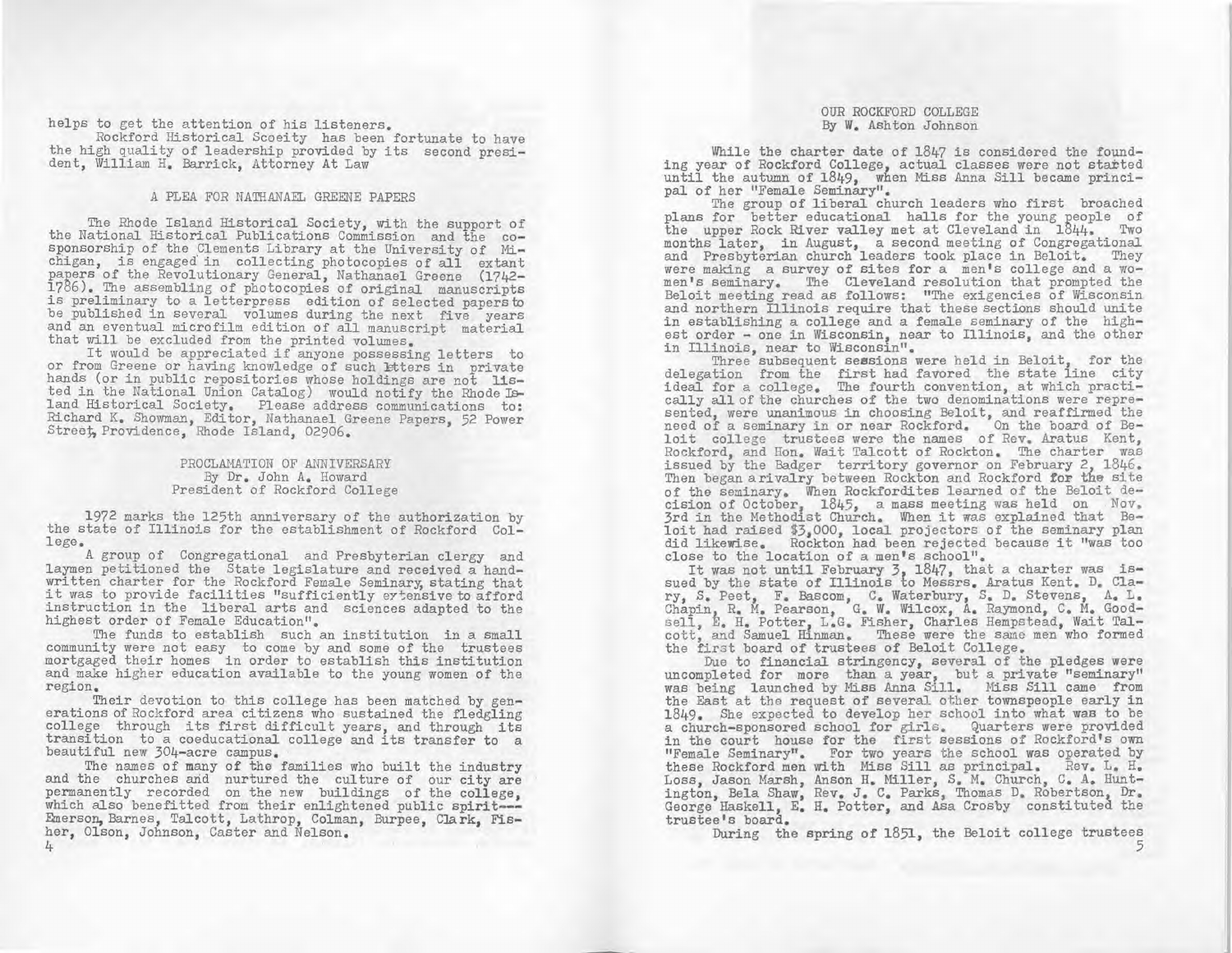

(who were also trustees named on the 1847 Rockford Seminary Charter) recognized Miss Sill's school and designated the local seminary as "a preparatory department of the original Rockford Female Seminary". Before September arrived, plans for expansion of the present curriculum and launching of a full college course were developed. Fifteen students were admitted as college freshmen, while the entering preparatory students were offered a broader choice of subjects.

Had it not have been for the generosity of three Rockford businessmen, the success of the Seminary might never have been realized. Messrs. Charles H. Spafford, Eleazer H. Potter, and Dr. Lucius Clark are reported to have mortgaged their homes in order to loan money for the Seminary St. campus and the launching of building operations in 1852.

In August of that year, corner-stone laying of the first building was observed on the newly acquired campus. This property, which has now been vacated as the East State street grounds have sprouted new halls of learning, was bounded by Seminary St, and Rock River, When the Chicago & Iowa railroad extended its road through Rockford, the river bank rightof-way was purchased from the seminary.

With construction begun on the campus, \$1,000 was raised by local donors for beautification of the grounds. At this time a provisional board of managers was chosen, separating the administration of Rockford Female Seminary from Beloit College. Miss Sill had been officially named as principal, and the courses open to entering college students were itemized thus: "Mental and Moral Philosophy Mathematics and Natural Science, History and English Literature, and Ancient Languages (or Classical course)".

In 1854 the western wing of Linden Hall was under construction, as a result of subscriptions pledged by friends of our New England-born residents then residing in the east. Miss Sill launched aletter-writing campaign among her friends in Boston that brought a total of over \$3,000 in donations. The years 1858 and 1866 brought erection of Middle Hall Building and Chapel Hall. Of the 15 entering students of 1851, seven graduated in 1854 and eight followed the 4-year course, finishing a year later. Records show that a total of 82 graduates completed their studies in the first eight years the Seminary offered collegiate-level courses,

Anna Sill's energy over a period of 35 active years was a major factor in maintaining the high standard Rockford College has always merited since its early days. When Miss Sill retired to the status of president emeritus in  $1884$ , her seminary had been rated as a Class A college for women throughout the country. Her death occured in 1889 in her apartment on Campus.

Famous Leaders who followed. Miss Martha Hillard, who

became Mrs. Andrew MacLeish, was president from 1884 until 1888. She resigned on the occasion of her marriage. During her tenure as president, the college assumed a more formal social atmosphere because of Miss Hillard's personal charm and her wide acquaintance throughout the area. The Martha Millard lectures are an annual series at Rockford College, the result of a memorial fund set up by her son, a distinguished author.

Miss Anna Gelston was the third president and she served the school but two years, resigning because of frail health. From 1890 until June of 1896, Miss Sarah Anderson held the principalship. During her incumbency, changes in the courses of study and the erection of two new study halls made it easier for students to earn degrees of bachelor of arts or science.

When the trustees met in annual session in 1891, members voted to discontinue the seminary courses and streamline the curriculum with regular college courses. Early in 1892 this same board adopted a change of name from Rockford Seminary to Rockford College. During commencement week of 1895 the last certificates were issued to seminary students. From that time on, a graduate earned abachelor degree from the oldest womens coilege in the midwest.

Growth at Turn of Century, Miss Phoebe Temperance Sutliff(1896-1901) succeeded Miss Anderson and during her five years in office became famous for her lectures in the class room and her appearances at alumnai meetings and fund raising benefits. Records show that the school enjoyed its highest scholastic rating of its history during this period.

Emily Knox Reynolds served as president but a few months of the 1901-02 school year. Illness caused her to leave her post and Rockford, seeking a return to health. She inaugurated a self-government association among the student body, which was retained for several years.

(Continued in next issue)

A BACKWARD LOOK By Mrs. Harold B. Byde (Continued from last issue)

These letters have such warmth, it is cheering to look over the shoulder of young Belle to read them. From Paris,

May 17, 1885, the father wrote:<br>"Four beautiful roses hang their heads under the mirror in our Drawing Room. They are beautiful and their fragrance fills the room. The fragrance of the love that found it a joy to paint them for the eyes of those show loved..."

Back in Rockford, November 22, 1885, he wrote:

"How do you get on with your picture? Does it continue to lift itself from the canvas?...

When the Emerson family lost the son Ralph, there was a letter that gave aglimpse into the deeper reaches of Belle's character, Her father wrote, September 6, 1889:

"You and he were so near the same age, and were so much alike in modes of thought and sympathy that the heart of your father goes out to you, my dear daughter, realizing how much more this loss must be to you than to me.

6

7